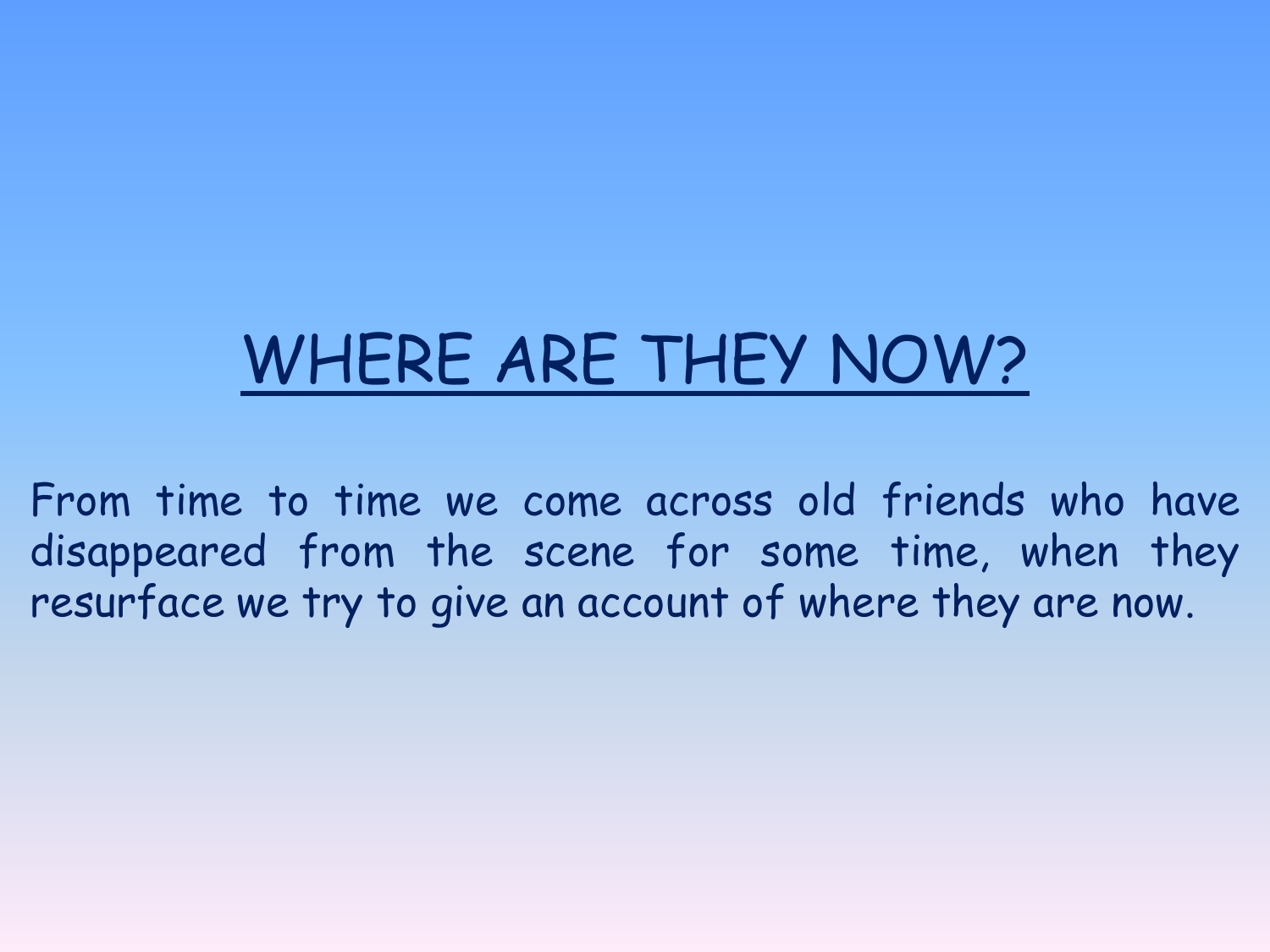## **Michael Dimmick**

Mick joined up in 1965 and first came to prominence in the Met world when he joined the first retread course in 1971. There followed the usual mix of sea and shore drafts with Mick finishing his time at the school in Culdrose as a CPO(Metoc) in 1992.

After retirement from the Navy he ran a newsagents shop for a time but sadly recession hit and Mick may now be found driving a bus around Pompey and leading a quiet life with his sister in Gosport.

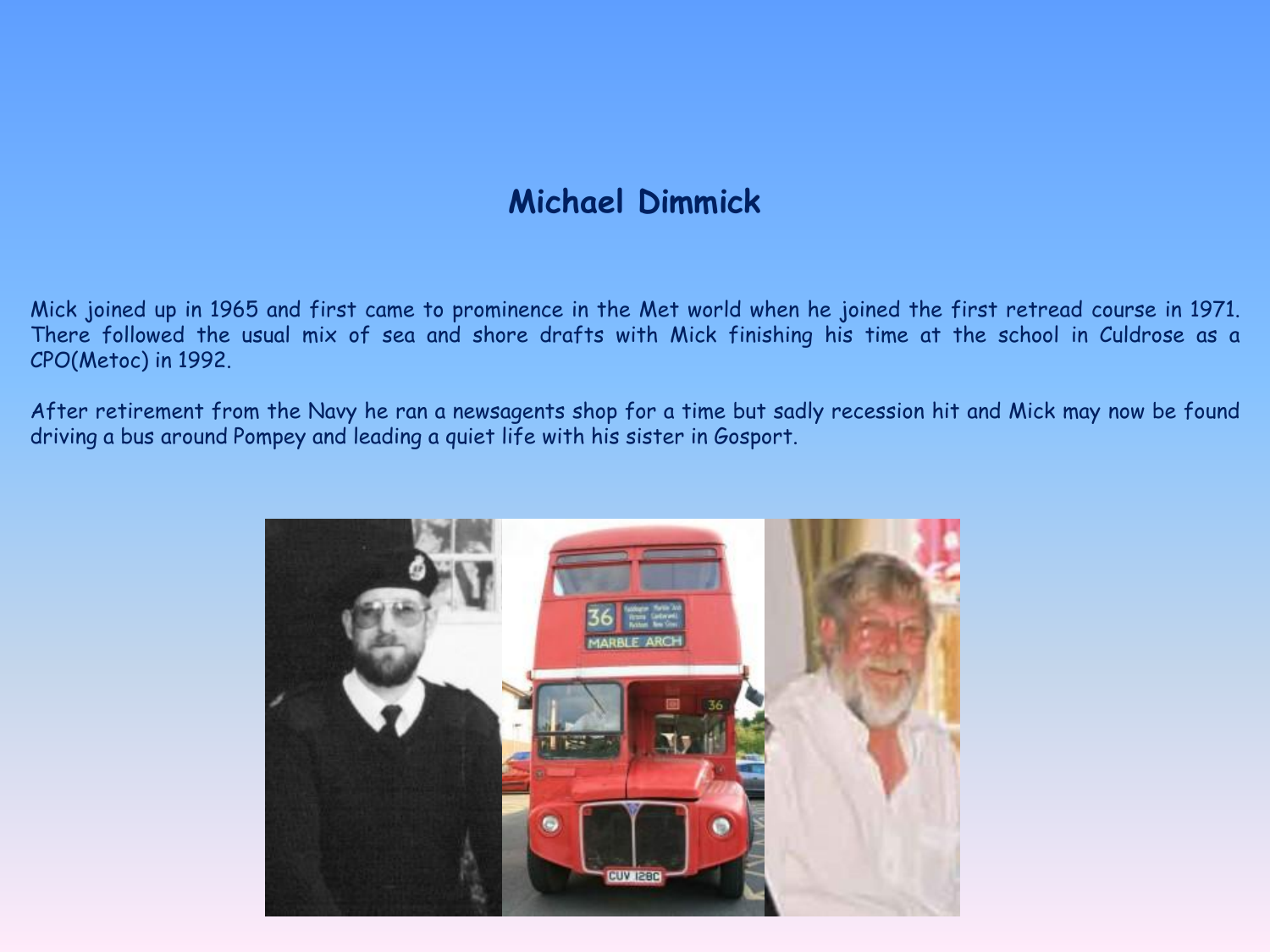#### **Jim & Edna Warren nee Horton**

Jim Warren – Jim joined the Navy in November 1945 as a seaman and transferred to the Met branch in 1949. He was on a Leading Airman course at Lossiemouth from March to June in 1949, then on to HMS Harrier, Kete to do his basic Met training.

It was at Kete that he was to met his future wife Edna Horton who was a PO Wren instructor on his course. They married in 1950. Jim had a varied career at sea and overseas with his last posting being a PO instructor at the Met School leaving in December 1962 to take up employment with a river board.

Edna joined the Wrens in 1946 as a Met Wren with her initial training undertaken at Lee on Solent. She then went on to serve at Culdrose, Donibristle and Kete leaving in 1950 when she married Jim.

Edna and I remained together for 50 years and I continued to work for River Boards for the rest of my working life. Edna kept the local rain gauge and was extremely happy when the Met Office recognised her 30th year of service by presenting her with a suitably inscribed book. She made me her assistant when I retired, but I was not officially promoted until Edna died in 2000. I still keep the Daily Rain Gauge and am looking forward to receiving my book in due course.



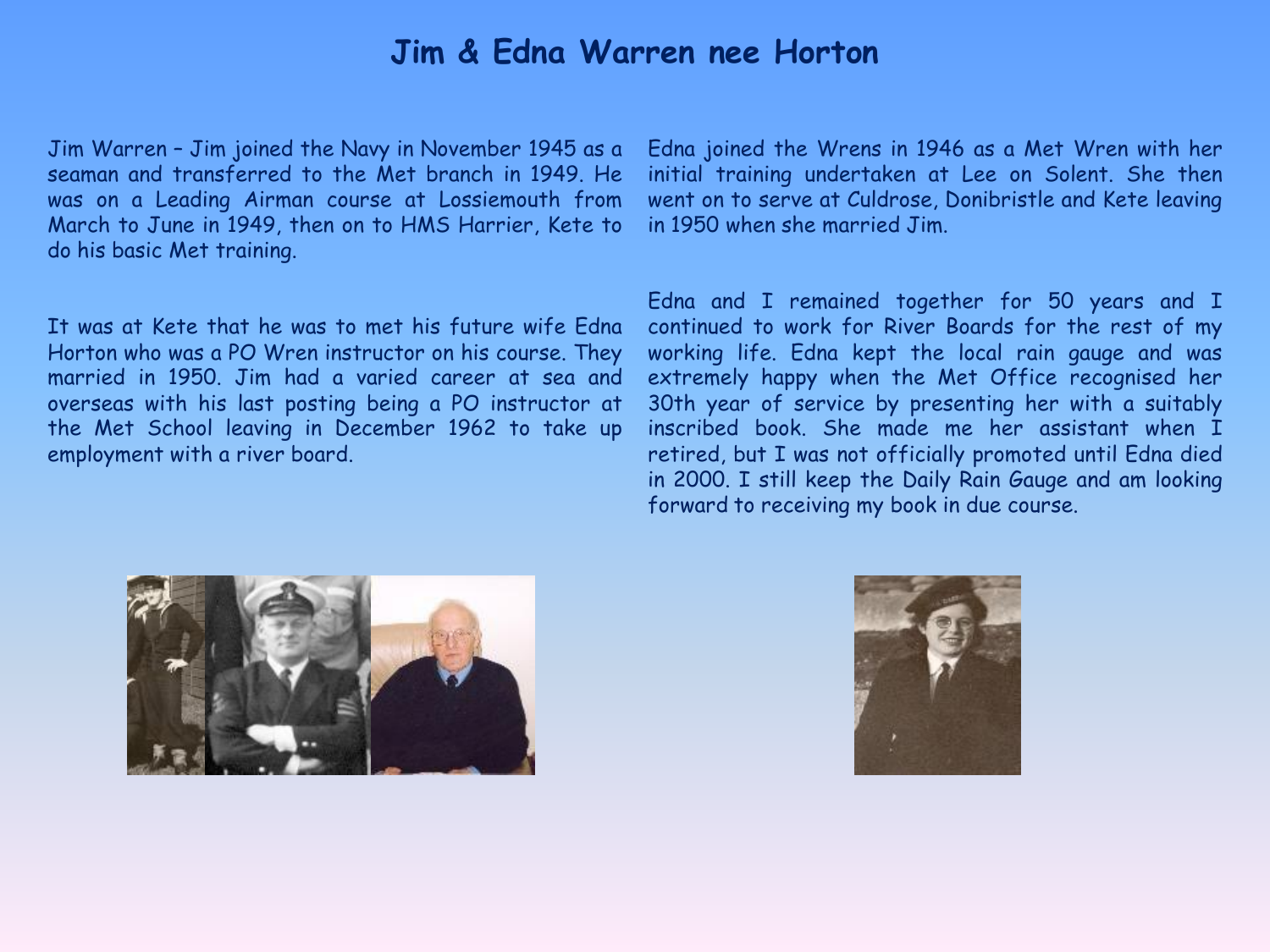# **Paul Reed**

Paul initially served in the Seaman branch changing to the Metoc branch and qualifying as a LA(MET). Paul and Melanie married in 1985 and managed to have married accompanied postings to Lisbon and Naples before Paul left the Metoc Branch in 1994 as a CPOA (Metoc)

I wanted to remain in living in Cornwall but re-entering the job market was difficult. After a while started work with Cornwall College which led to work with Cornwall County Council Social Services teaching adults with severe learning disabilities which I did for 8 years.

In 2000 Melanie got a call to serve the church so after much deliberation we decided I should give up work, we sold our home in Redruth and moved to Bath so that Melanie could attend college in Bristol and gain her degree. The photo shows Melanie on her graduation day with Paul and their three children Crystal 18 who has just started University at Cambridge, Rebecca 14 and Toby 8. We now live in Bath where Melanie is the Minister for two Methodist Churches. So although I am "retired" and now a "house-husband" I intend to do some voluntary work in Bath with homeless people in our local area.

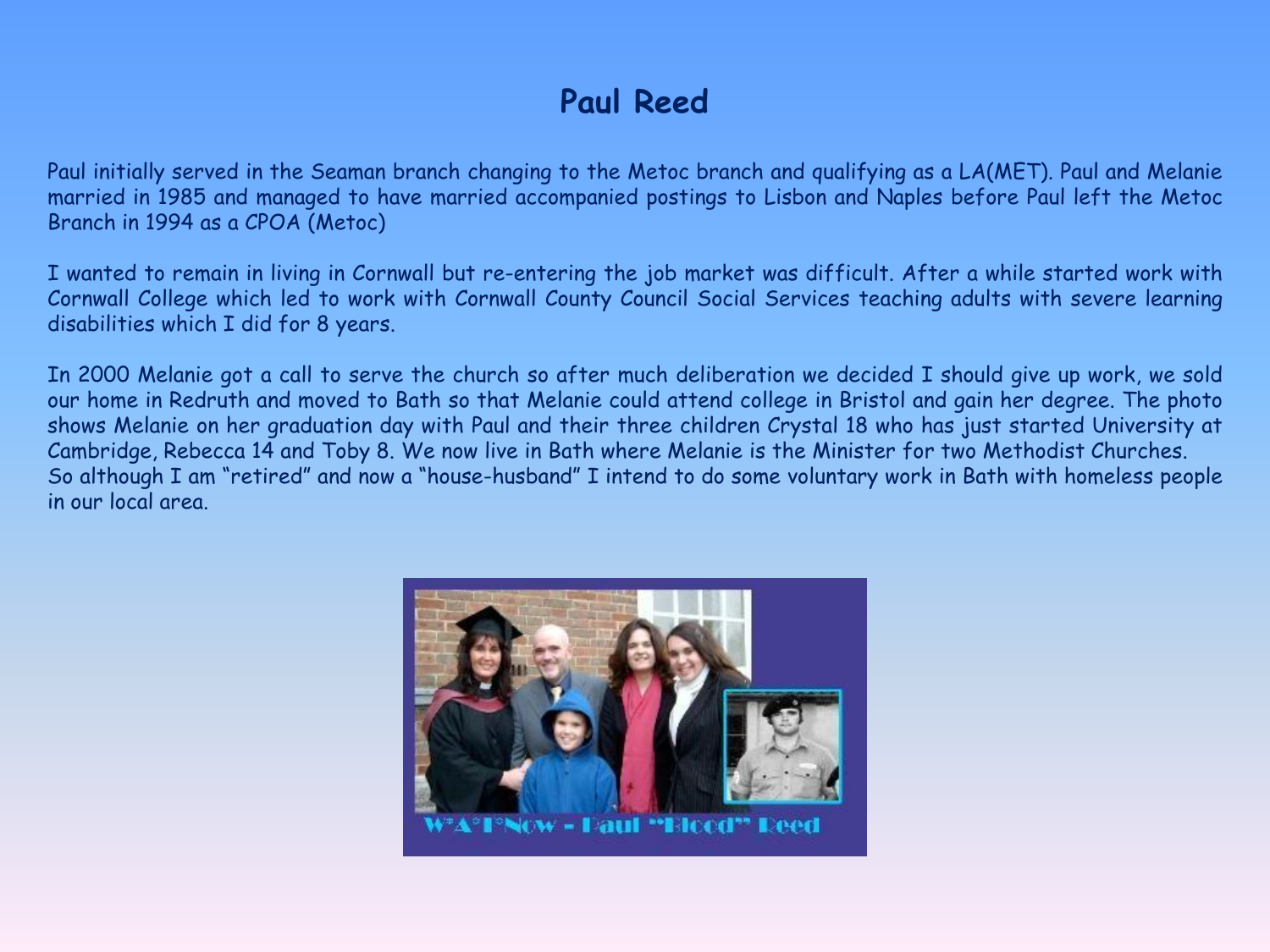### **Keith Joselyn**

Keith Joslyn has recently got in touch with *Cloud Observers* and joined the association. Keith served in the branch from December 1978 to 1989 leaving as a POA (Metoc). Whilst in the branch Keith served at Culdrose then on HMS Hermes (1981 – 1983) returning to Culdrose followed by an attachment to HMAS Nowra in 1984. Returning to Northwood 1985-87 then finally to HMS Illustrious (1987-89). After leaving in 1989 Keith began a full time career in computers working in the City of London for 5 years with the Association of British Insurers then joining IBM in 1994 to the present day.